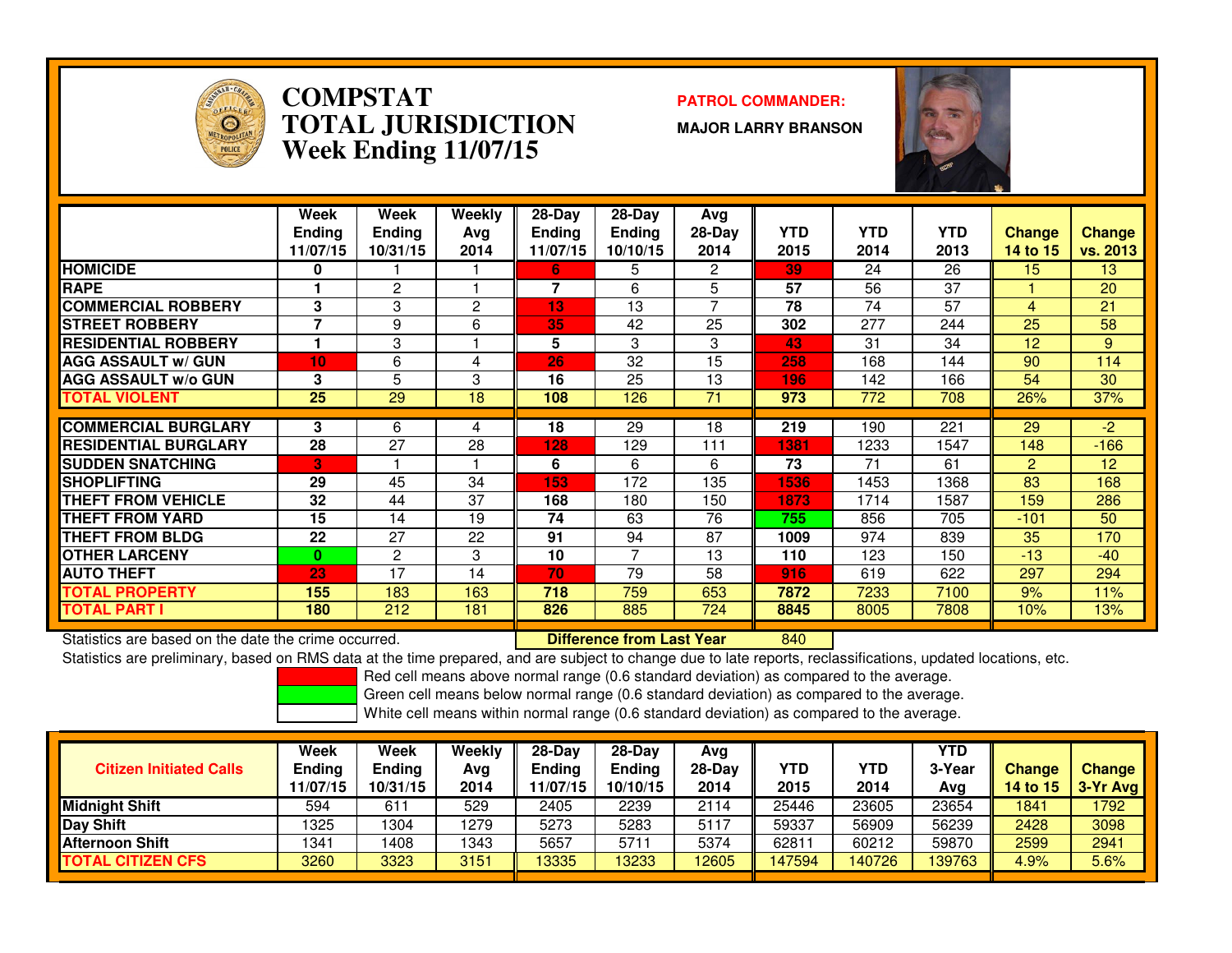

## **COMPSTAT PRECINCT COMMANDER: WEST CHATHAM PRECINCTWeek Ending 11/07/15**

**CAPT. CARL RAMEY**



|                             | Week           | Week          | <b>Weekly</b>  | $28-Day$      | 28-Day       | Avg      |      |            |                |                |                 |
|-----------------------------|----------------|---------------|----------------|---------------|--------------|----------|------|------------|----------------|----------------|-----------------|
|                             | <b>Ending</b>  | <b>Ending</b> | Avg            | <b>Ending</b> | Ending       | $28-Day$ | YTD. | <b>YTD</b> | YTD.           | Change         | <b>Change</b>   |
|                             | 11/07/15       | 10/31/15      | 2014           | 11/07/15      | 10/10/15     | 2014     | 2015 | 2014       | 2013           | 14 to 15       | <b>vs. 2013</b> |
| <b>HOMICIDE</b>             | 0              | 0             | $\Omega$       | 4             | 0            | 0        | 4    |            | $\mathbf{2}$   | 3              | 2 <sup>1</sup>  |
| <b>RAPE</b>                 |                | $\Omega$      | $\Omega$       |               | $\mathbf{2}$ |          | 16   | 11         | $\overline{ }$ | 5              | 9               |
| <b>COMMERCIAL ROBBERY</b>   | 0              |               | $\Omega$       | $\mathbf{2}$  |              |          | 14   | 14         | 6              | $\Omega$       | 8               |
| <b>STREET ROBBERY</b>       | $\overline{2}$ | 0             |                | 4             | 2            | 3        | 25   | 27         | 23             | $-2$           | $\overline{2}$  |
| <b>RESIDENTIAL ROBBERY</b>  | 0              | $\Omega$      | $\Omega$       | $\bf{0}$      | $\Omega$     |          | 6    | 10         | 5              | $-4$           |                 |
| <b>AGG ASSAULT w/ GUN</b>   | $\overline{2}$ |               | $\Omega$       | 3             |              |          | 23   | 15         | 14             | 8              | 9               |
| <b>AGG ASSAULT w/o GUN</b>  | 0              |               | $\Omega$       | 4             | $\mathbf{2}$ | 2        | 37   | 18         | 29             | 19             | 8               |
| <b>TOTAL VIOLENT</b>        | 5              | 3             | $\overline{2}$ | 18            | 8            | 9        | 125  | 96         | 86             | 30%            | 45%             |
|                             |                |               |                |               |              |          |      |            |                |                |                 |
| <b>COMMERCIAL BURGLARY</b>  | 3              | 0             |                | 7             | 5            | 4        | 62   | 46         | 28             | 16             | 34              |
| <b>RESIDENTIAL BURGLARY</b> | 6              | 4             | 5              | 29            | 45           | 21       | 293  | 231        | 262            | 62             | 31              |
| <b>SUDDEN SNATCHING</b>     | 0              | $\Omega$      | $\Omega$       | 0             | $\Omega$     |          | 4    | 6          | $\mathbf{2}$   | $-2$           | $\overline{2}$  |
| <b>SHOPLIFTING</b>          | 4              |               | 5              | 9.            | 13           | 19       | 174  | 203        | 131            | $-29$          | 43              |
| <b>THEFT FROM VEHICLE</b>   | 6              | 12            | 6              | 33            | 48           | 26       | 324  | 276        | 234            | 48             | 90              |
| <b>THEFT FROM YARD</b>      | 3              | 5             | 3              | 12            | 10           | 12       | 136  | 134        | 85             | $\overline{2}$ | 51              |
| <b>THEFT FROM BLDG</b>      | 4              |               | 3              | 11            | 19           | 13       | 182  | 156        | 121            | 26             | 61              |
| <b>OTHER LARCENY</b>        | 0              | 0             |                |               |              | 3        | 21   | 25         | 13             | $-4$           | 8               |
| <b>AUTO THEFT</b>           | $\overline{7}$ | 5             | 3              | 20            | 25           | 12       | 189  | 117        | 101            | 72             | 88              |
| <b>TOTAL PROPERTY</b>       | 33             | 28            | 28             | 122           | 166          | 111      | 1385 | 1194       | 977            | 16%            | 42%             |
| <b>TOTAL PART I</b>         | 38             | 31            | 30             | 140           | 174          | 121      | 1510 | 1290       | 1063           | 17%            | 42%             |

Statistics are based on the date the crime occurred. **Difference from Last Year**  <sup>220</sup>Statistics are preliminary, based on RMS data at the time prepared, and are subject to change due to late reports, reclassifications, updated locations, etc.

Red cell means above normal range (0.6 standard deviation) as compared to the average.

Green cell means below normal range (0.6 standard deviation) as compared to the average.

| <b>Citizen Initiated Calls</b> | Week<br><b>Ending</b><br>11/07/15 | Week<br><b>Ending</b><br>10/31/15 | Weekly<br>Avg<br>2014 | $28-Dav$<br>Ending<br>11/07/15 | 28-Day<br><b>Ending</b><br>10/10/15 | Avg<br>$28$ -Day<br>2014 | YTD<br>2015 | YTD<br>2014 | YTD<br>3-Year<br>Avg | Change<br>14 to 15 | <b>Change</b><br>$3-Yr$ Avg |
|--------------------------------|-----------------------------------|-----------------------------------|-----------------------|--------------------------------|-------------------------------------|--------------------------|-------------|-------------|----------------------|--------------------|-----------------------------|
| <b>Midnight Shift</b>          | 138                               | 14                                | 107                   | 497                            | 438                                 | 429                      | 5047        | 4728        | 4689                 | 319                | 358                         |
| <b>Day Shift</b>               | 286                               | 252                               | 264                   | 1061                           | '143                                | 1055                     | 12480       | 1673        | 1629                 | 807                | 851                         |
| Afternoon Shift                | 320                               | 305                               | 279                   | 199                            | 133                                 | 1115                     | 13056       | 12453       | 12355                | 603                | 701                         |
| <b>TOTAL CITIZEN CFS</b>       | 744                               | 744                               | 650                   | 2757                           | 2714                                | 2599                     | 30583       | 28854       | 28673                | $6.0\%$            | 6.7%                        |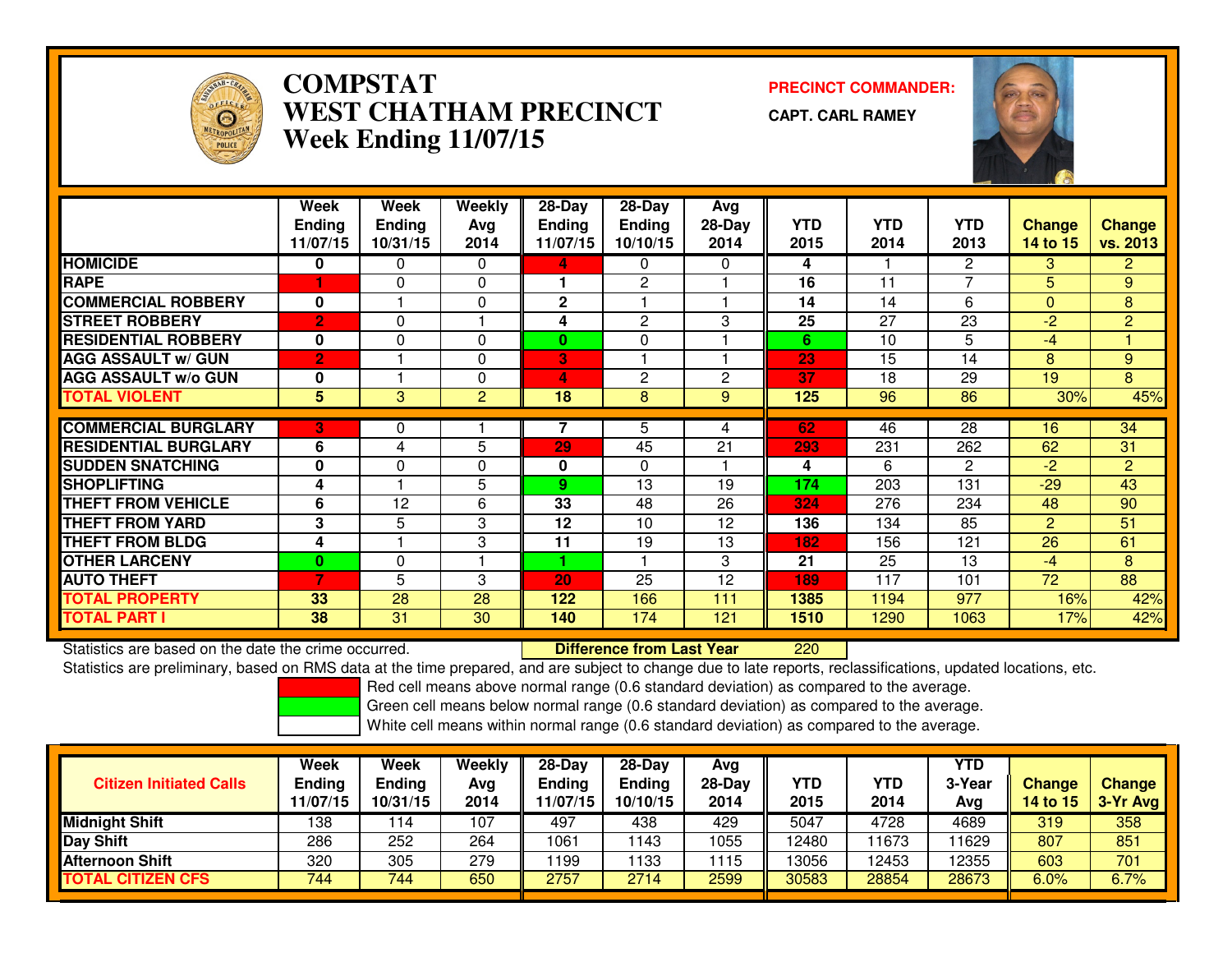

## **COMPSTAT PRECINCT COMMANDER: DOWNTOWN PRECINCTWeek Ending 11/07/15**

**CAPT. Ben Herron**



|                             | Week           | Week          | <b>Weekly</b>  | 28-Day          | 28-Day         | <b>Avg</b>   |      |                |            |               |                |
|-----------------------------|----------------|---------------|----------------|-----------------|----------------|--------------|------|----------------|------------|---------------|----------------|
|                             | <b>Endina</b>  | <b>Ending</b> | Avg            | <b>Ending</b>   | <b>Ending</b>  | 28-Day       | YTD  | <b>YTD</b>     | <b>YTD</b> | <b>Change</b> | <b>Change</b>  |
|                             | 11/07/15       | 10/31/15      | 2014           | 11/07/15        | 10/10/15       | 2014         | 2015 | 2014           | 2013       | 14 to 15      | vs. 2013       |
| <b>HOMICIDE</b>             | 0              |               | $\Omega$       | $\overline{2}$  | 0              |              | 7    | 4              | 9          | 3.            | $-2$           |
| <b>RAPE</b>                 | 0              | 2             | $\Omega$       | 4               | 3              |              | 16   | 11             | 8          | 5             | 8              |
| <b>COMMERCIAL ROBBERY</b>   | $\mathbf 0$    |               | $\Omega$       | $\overline{2}$  | 2              |              | 11   | $\overline{ }$ | 9          | 4             | $\overline{2}$ |
| <b>ISTREET ROBBERY</b>      | 3              |               | $\overline{2}$ | 12 <sub>2</sub> | 13             |              | 102  | 75             | 95         | 27            | $\overline{7}$ |
| <b>RESIDENTIAL ROBBERY</b>  | $\mathbf 0$    | 2             | $\Omega$       | $\overline{2}$  | $\Omega$       | $\Omega$     | 8    | $\overline{2}$ | 7          | 6             |                |
| <b>AGG ASSAULT w/ GUN</b>   | $\bf{0}$       |               |                | 4               | 9              | 3            | 48   | 33             | 33         | 15            | 15             |
| <b>AGG ASSAULT w/o GUN</b>  |                |               |                | 3               | 6              | 3            | 41   | 33             | 39         | 8             | $\overline{2}$ |
| <b>TOTAL VIOLENT</b>        | 4              | 9             | 4              | 29              | 33             | 16           | 233  | 165            | 200        | 41%           | 17%            |
| <b>COMMERCIAL BURGLARY</b>  | $\bf{0}$       |               |                |                 | 5              | 3            | 25   | 36             | 29         | $-11$         | -4             |
|                             |                |               |                |                 | $\overline{7}$ |              |      |                |            |               |                |
| <b>RESIDENTIAL BURGLARY</b> | 5              | 2             | 3              | 10              |                | 11           | 122  | 109            | 141        | 13            | $-19$          |
| <b>SUDDEN SNATCHING</b>     | $\overline{2}$ |               |                | 5.              | $\mathbf{2}$   | $\mathbf{2}$ | 35   | 29             | 30         | 6             | 5              |
| <b>SHOPLIFTING</b>          | 5              | 10            | 4              | 25              | 23             | 18           | 231  | 193            | 177        | 38            | 54             |
| <b>THEFT FROM VEHICLE</b>   | 5.             | 8             | 9              | 35              | 31             | 36           | 351  | 429            | 320        | $-78$         | 31             |
| <b>THEFT FROM YARD</b>      | $\mathbf{2}$   | 4             | 5              | 16              | 22             | 21           | 194  | 237            | 209        | $-43$         | $-15$          |
| <b>THEFT FROM BLDG</b>      | 3              | 8             | 5              | 20              | 18             | 21           | 191  | 231            | 157        | $-40$         | 34             |
| <b>OTHER LARCENY</b>        | $\bf{0}$       | 0             |                |                 |                | $\mathbf{2}$ | 17   | 24             | 35         | $-7$          | $-18$          |
| <b>AUTO THEFT</b>           | 4              | 4             | 3              | 13              | 14             | 11           | 172  | 123            | 106        | 49            | 66             |
| <b>TOTAL PROPERTY</b>       | 26             | 38            | 31             | 126             | 123            | 125          | 1338 | 1411           | 1204       | $-5%$         | 11%            |
| <b>TOTAL PART I</b>         | 30             | 47            | 35             | 155             | 156            | 141          | 1571 | 1576           | 1404       | 0%            | 12%            |

Statistics are based on the date the crime occurred. **Difference from Last Year**  -5Statistics are preliminary, based on RMS data at the time prepared, and are subject to change due to late reports, reclassifications, updated locations, etc.

Red cell means above normal range (0.6 standard deviation) as compared to the average.

Green cell means below normal range (0.6 standard deviation) as compared to the average.

| <b>Citizen Initiated Calls</b> | Week<br><b>Ending</b><br>11/07/15 | Week<br><b>Ending</b><br>10/31/15 | Weekly<br>Avg<br>2014 | $28-Dav$<br>Ending<br>11/07/15 | 28-Day<br><b>Ending</b><br>10/10/15 | Avg<br>$28$ -Day<br>2014 | YTD<br>2015 | YTD<br>2014 | YTD<br>3-Year<br>Avg | Change<br>14 to 15 | <b>Change</b><br>$3-Yr$ Avg |
|--------------------------------|-----------------------------------|-----------------------------------|-----------------------|--------------------------------|-------------------------------------|--------------------------|-------------|-------------|----------------------|--------------------|-----------------------------|
| <b>Midnight Shift</b>          | 136                               | 140                               | 114                   | 532                            | 527                                 | 457                      | 5472        | 5205        | 5175                 | 267                | 297                         |
| <b>Day Shift</b>               | 210                               | 268                               | 223                   | 949                            | 940                                 | 891                      | 10601       | 9925        | 9950                 | 676                | 651                         |
| Afternoon Shift                | 238                               | 258                               | 244                   | 1026                           | 052                                 | 976                      | 11439       | 1074        | 10902                | 365                | 537                         |
| <b>TOTAL CITIZEN CFS</b>       | 584                               | 666                               | 581                   | 2507                           | 2519                                | 2324                     | 27512       | 26204       | 26027                | $5.0\%$            | 5.7%                        |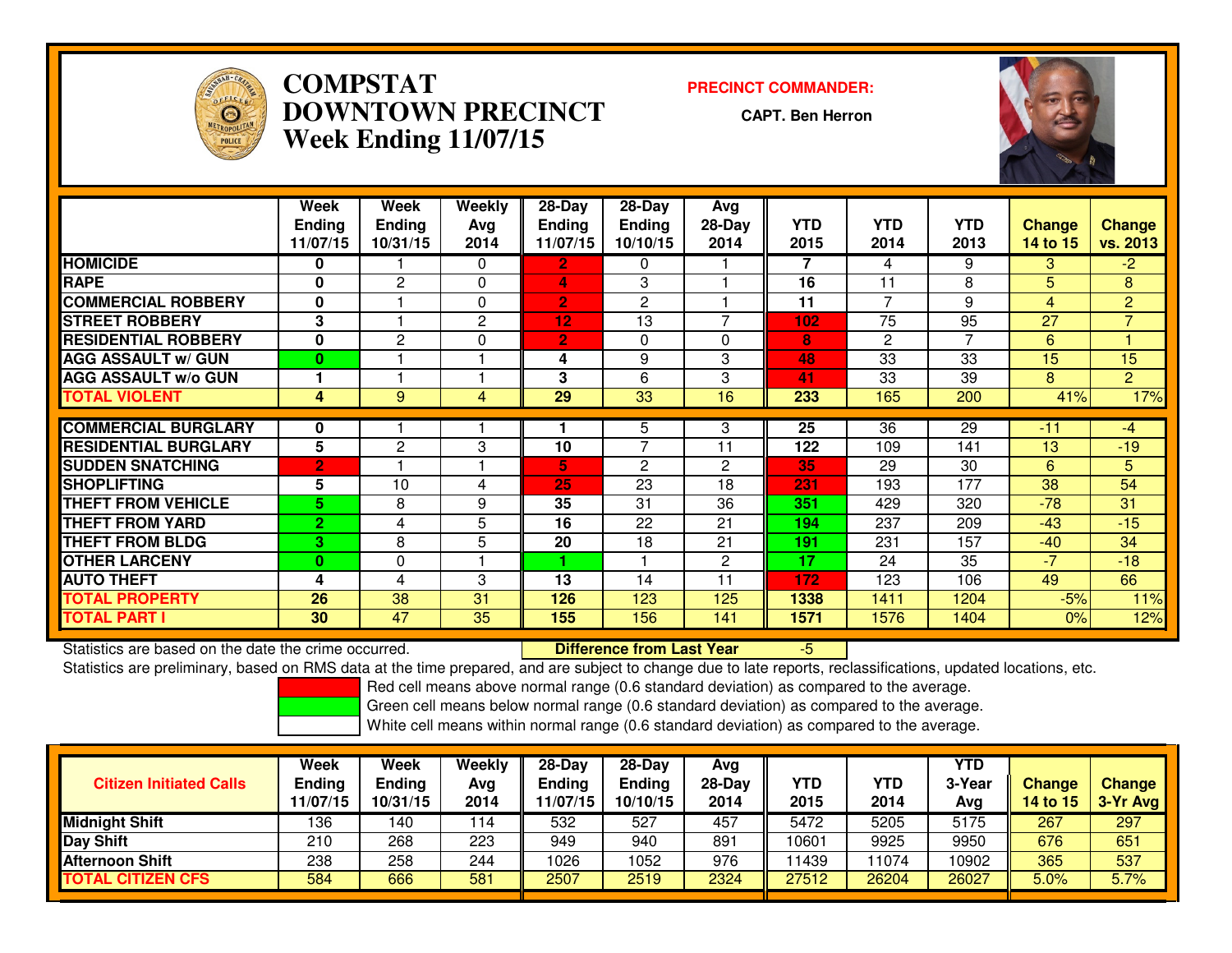

# **COMPSTATCENTRAL PRECINCT Week Ending 11/07/15**

**PRECINCT COMMANDER:**



|                             | Week           | Week           | Weekly         | 28-Day        | 28-Day        | Avg          |            |            |                 |                |                 |
|-----------------------------|----------------|----------------|----------------|---------------|---------------|--------------|------------|------------|-----------------|----------------|-----------------|
|                             | <b>Ending</b>  | <b>Ending</b>  | Avg            | <b>Ending</b> | <b>Ending</b> | $28-Day$     | <b>YTD</b> | <b>YTD</b> | <b>YTD</b>      | <b>Change</b>  | <b>Change</b>   |
|                             | 11/07/15       | 10/31/15       | 2014           | 11/07/15      | 10/10/15      | 2014         | 2015       | 2014       | 2013            | 14 to 15       | vs. 2013        |
| <b>HOMICIDE</b>             | 0              | 0              | $\Omega$       | 0             | 2             |              | 12         | 12         | 9               | $\Omega$       | 3               |
| <b>RAPE</b>                 | 0              | $\Omega$       | 0              | 0             |               |              | 8          | 11         | 5               | $-3$           | 3               |
| <b>COMMERCIAL ROBBERY</b>   | 1              | $\Omega$       | 0              | 2             | 3             |              | 12         | 14         | 11              | $-2$           |                 |
| <b>ISTREET ROBBERY</b>      | 0              | 4              | $\overline{2}$ | 11            | 11            | 8            | 83         | 89         | 58              | -6             | 25              |
| <b>RESIDENTIAL ROBBERY</b>  | 1              | 0              | $\Omega$       | 1             |               | 0            | 8          | 3          | 6               | 5              | $\overline{2}$  |
| <b>AGG ASSAULT w/ GUN</b>   |                | 3              | $\mathbf{2}$   | 6             | 9             | 6            | 91         | 67         | 47              | 24             | 44              |
| <b>AGG ASSAULT w/o GUN</b>  |                | $\mathbf{2}$   |                | 3             | 4             | 3            | 49         | 38         | $\overline{47}$ | 11             | $\overline{2}$  |
| <b>TOTAL VIOLENT</b>        | 4              | 9              | 5              | 23            | 31            | 21           | 263        | 234        | 183             | 12%            | 44%             |
| <b>COMMERCIAL BURGLARY</b>  | 0              |                |                | 3             | 4             | 4            | 57         | 41         | 79              | 16             | $-22$           |
| <b>RESIDENTIAL BURGLARY</b> | $\overline{7}$ | $\overline{ }$ | 9              | 26            | 21            | 34           | 357        | 384        | 392             | $-27$          | $-35$           |
| <b>SUDDEN SNATCHING</b>     | 1              | $\Omega$       | $\Omega$       | 1             | 2             |              | 12         | 15         | 12              | $-3$           | $\mathbf{0}$    |
| <b>SHOPLIFTING</b>          |                | 5              | $\overline{2}$ | 12            | 15            | 8            | 87         | 85         | 87              | $\overline{2}$ | $\Omega$        |
| <b>THEFT FROM VEHICLE</b>   | 3              | $\overline{ }$ | 9              | 29            | 38            | 36           | 507        | 413        | 405             | 94             | 102             |
| <b>THEFT FROM YARD</b>      | 3              |                | 5              | 18            | 19            | 20           | 173        | 228        | 196             | $-55$          | $-23$           |
| <b>THEFT FROM BLDG</b>      | 4              | 4              | 4              | 15            | 9             | 18           | 190        | 204        | 174             | $-14$          | 16              |
| <b>OTHER LARCENY</b>        | $\bf{0}$       | $\Omega$       |                | 4             | 4             | $\mathbf{2}$ | 33         | 18         | 28              | 15             | 5               |
| <b>AUTO THEFT</b>           | 6              |                | 4              | 8             | 10            | 17           | 228        | 194        | 191             | 34             | $\overline{37}$ |
| <b>TOTAL PROPERTY</b>       | 25             | 26             | 35             | 116           | 122           | 141          | 1644       | 1582       | 1564            | 4%             | 5%              |
| <b>TOTAL PART I</b>         | 29             | 35             | 40             | 139           | 153           | 162          | 1907       | 1816       | 1747            | 5%             | 9%              |

Statistics are based on the date the crime occurred. **Difference from Last Year** 

Statistics are based on the date the crime occurred.<br>Statistics are preliminary, based on RMS data at the time prepared, and are subject to change due to late reports, reclassifications, updated locations, etc.

Red cell means above normal range (0.6 standard deviation) as compared to the average.

Green cell means below normal range (0.6 standard deviation) as compared to the average.

| <b>Citizen Initiated Calls</b> | Week<br><b>Ending</b><br>11/07/15 | Week<br><b>Ending</b><br>10/31/15 | Weekly<br>Avg<br>2014 | $28-Dav$<br>Ending<br>1/07/15 | $28-Day$<br><b>Ending</b><br>10/10/15 | Ava<br>$28-Day$<br>2014 | YTD<br>2015 | YTD<br>2014 | YTD<br>3-Year<br>Avg | <b>Change</b><br><b>14 to 15</b> | <b>Change</b><br>3-Yr Avg |
|--------------------------------|-----------------------------------|-----------------------------------|-----------------------|-------------------------------|---------------------------------------|-------------------------|-------------|-------------|----------------------|----------------------------------|---------------------------|
| <b>Midnight Shift</b>          | 124                               | 126                               | 116                   | 492                           | 504                                   | 463                     | 5642        | 5135        | 5169                 | 507                              | 473                       |
| Day Shift                      | 277                               | 281                               | 268                   | 1095                          | 087                                   | 1074                    | 12199       | 1954        | 11419                | 245                              | 780                       |
| <b>Afternoon Shift</b>         | 276                               | 280                               | 274                   | 136                           | 1215                                  | 1098                    | 13105       | 2242        | 12376                | 863                              | 729                       |
| <b>TOTAL CITIZEN CFS</b>       | 677                               | 687                               | 659                   | 2723                          | 2806                                  | 2635                    | 30946       | 29331       | 28964                | 5.5%                             | 6.8%                      |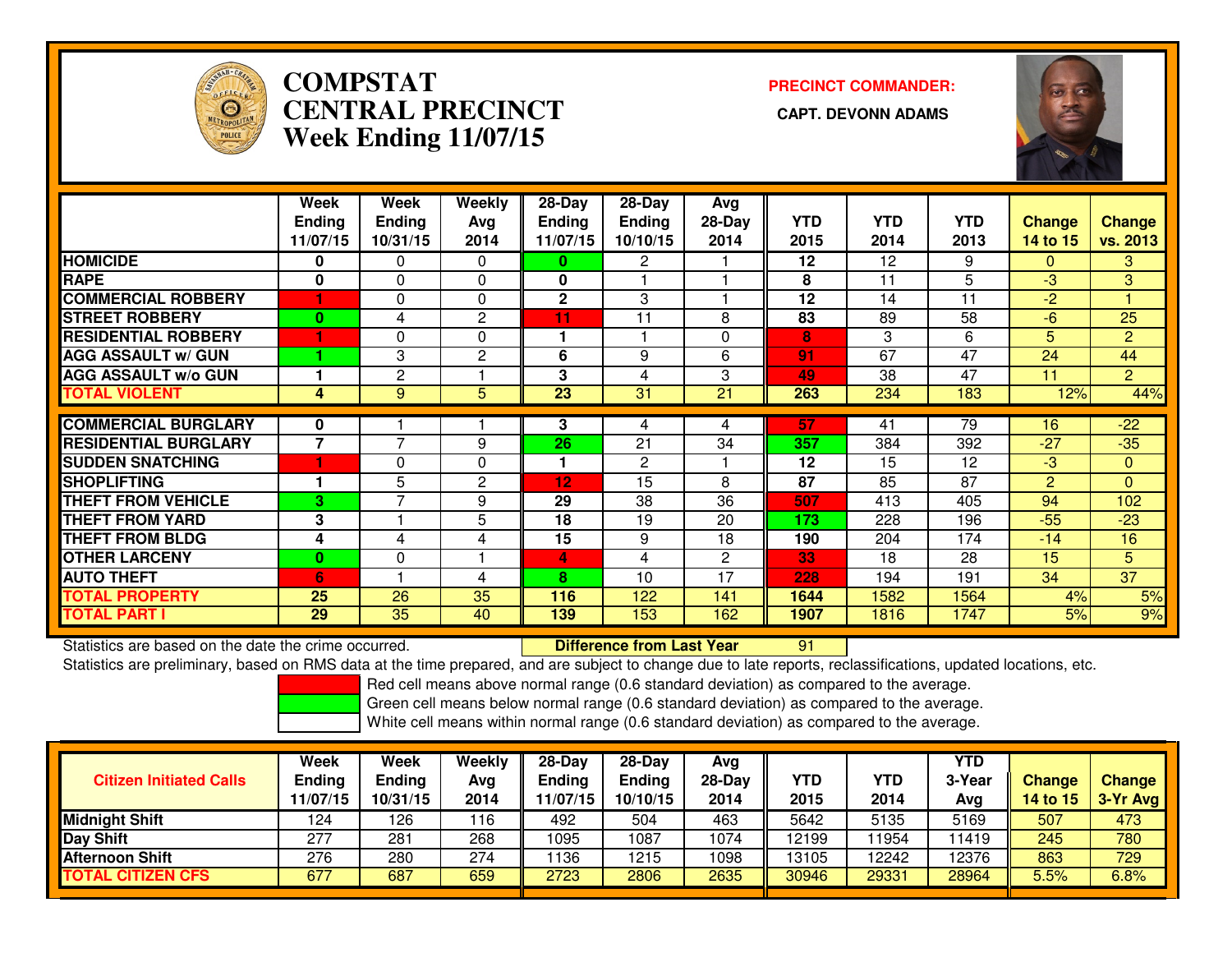

### **COMPSTAT PRECINCT COMMANDER: SOUTHSIDE PRECINCT CAPT. TERRY SHOOPWeek Ending 11/07/15**



|                             | Week<br><b>Ending</b><br>11/07/15 | Week<br><b>Ending</b><br>10/31/15 | Weekly<br>Avg<br>2014 | $28-Day$<br><b>Ending</b><br>11/07/15 | $28-Day$<br><b>Ending</b><br>10/10/15 | Avg<br>$28-Day$<br>2014 | <b>YTD</b><br>2015 | <b>YTD</b><br>2014 | <b>YTD</b><br>2013 | <b>Change</b><br>14 to 15 | <b>Change</b><br>vs. 2013 |
|-----------------------------|-----------------------------------|-----------------------------------|-----------------------|---------------------------------------|---------------------------------------|-------------------------|--------------------|--------------------|--------------------|---------------------------|---------------------------|
| <b>HOMICIDE</b>             | 0                                 | 0                                 | $\Omega$              | 0                                     | 2                                     | 0                       | 6.                 | 2                  | 4                  | 4                         | 2.                        |
| <b>RAPE</b>                 | 0                                 | 0                                 | 0                     | 2'                                    | 0                                     |                         | 8                  | 8                  | 9                  | $\Omega$                  | $-1$                      |
| <b>COMMERCIAL ROBBERY</b>   |                                   | 0                                 |                       | $\mathbf{2}$                          | 3                                     | 3                       | 13                 | 25                 | 19                 | $-12$                     | $-6$                      |
| <b>STREET ROBBERY</b>       |                                   |                                   |                       | 3                                     | $\overline{c}$                        | 4                       | 38                 | 47                 | 30                 | -9                        | 8                         |
| <b>RESIDENTIAL ROBBERY</b>  | $\bf{0}$                          | 0                                 | 0                     |                                       | $\overline{2}$                        |                         | 13                 | 10                 | 7                  | 3                         | 6                         |
| <b>AGG ASSAULT w/ GUN</b>   | 1                                 | 0                                 | $\Omega$              | 3                                     | 6                                     |                         | 28                 | 12                 | 13                 | 16                        | 15                        |
| <b>AGG ASSAULT w/o GUN</b>  | $\bf{0}$                          | 0                                 | 0                     | 2                                     | 6                                     | $\mathbf{2}$            | 26                 | 16                 | 24                 | 10                        | $\overline{2}$            |
| <b>TOTAL VIOLENT</b>        | 3                                 |                                   | 3                     | 13                                    | 21                                    | 11                      | 132                | 120                | 106                | 10%                       | 25%                       |
| <b>COMMERCIAL BURGLARY</b>  | 0                                 | 2                                 |                       | 3                                     |                                       | 3                       | 48                 | 33                 | 46                 | 15                        | $\overline{2}$            |
|                             |                                   |                                   |                       |                                       | 9                                     |                         |                    |                    |                    |                           |                           |
| <b>RESIDENTIAL BURGLARY</b> | 5                                 | 8                                 | 5                     | 27                                    | 13                                    | 18                      | 274                | 203                | 339                | 71                        | $-65$                     |
| <b>SUDDEN SNATCHING</b>     | $\bf{0}$                          | 0                                 | $\Omega$              | 0                                     |                                       |                         | 12                 | 11                 | 10                 |                           | $\overline{2}$            |
| <b>SHOPLIFTING</b>          | 11                                | 19                                | 13                    | 60                                    | 75                                    | 51                      | 625                | 553                | 633                | 72                        | $-8$                      |
| <b>THEFT FROM VEHICLE</b>   | 7                                 | 8                                 | 7                     | 30                                    | 26                                    | 27                      | 355                | 321                | 303                | 34                        | 52                        |
| <b>THEFT FROM YARD</b>      | $\mathbf{2}$                      | 2                                 | 2                     | 12                                    | 3                                     | 9                       | 105                | 104                | 99                 |                           | 6                         |
| <b>THEFT FROM BLDG</b>      | 4                                 | 6                                 | 4                     | 23                                    | 22                                    | 17                      | 225                | 192                | 221                | 33                        | 4                         |
| <b>OTHER LARCENY</b>        | 0                                 |                                   |                       | $\mathbf{2}$                          |                                       | 2                       | 20                 | 27                 | 39                 | $-7$                      | $-19$                     |
| <b>AUTO THEFT</b>           | 3                                 | 5                                 | 2                     | 13                                    | 17                                    | 8                       | 172                | 83                 | 96                 | 89                        | 76                        |
| <b>TOTAL PROPERTY</b>       | 32                                | 51                                | 34                    | 170                                   | 167                                   | 136                     | 1836               | 1527               | 1786               | 20%                       | 3%                        |
| <b>TOTAL PART I</b>         | 35                                | 52                                | 37                    | 183                                   | 188                                   | 148                     | 1968               | 1647               | 1892               | 19%                       | 4%                        |

Statistics are based on the date the crime occurred. **Difference from Last Year** 

<sup>321</sup>

Statistics are preliminary, based on RMS data at the time prepared, and are subject to change due to late reports, reclassifications, updated locations, etc.

Red cell means above normal range (0.6 standard deviation) as compared to the average.

Green cell means below normal range (0.6 standard deviation) as compared to the average.

| <b>Citizen Initiated Calls</b> | <b>Week</b><br><b>Ending</b><br>11/07/15 | <b>Week</b><br><b>Ending</b><br>10/31/15 | Weekly<br>Avg<br>2014 | $28-Dav$<br><b>Ending</b><br>1/07/15 | $28-Dav$<br><b>Ending</b><br>10/10/15 | Ava<br>28-Dav<br>2014 | YTD<br>2015 | YTD<br>2014 | YTD<br>3-Year<br>Ava | <b>Change</b><br><b>14 to 15</b> | <b>Change</b><br>3-Yr Avg |
|--------------------------------|------------------------------------------|------------------------------------------|-----------------------|--------------------------------------|---------------------------------------|-----------------------|-------------|-------------|----------------------|----------------------------------|---------------------------|
| <b>Midnight Shift</b>          | 97                                       | 19 ا                                     | 91                    | 432                                  | 360                                   | 363                   | 4502        | 4036        | 4105                 | 466                              | 397                       |
| <b>Day Shift</b>               | 262                                      | 262                                      | 259                   | 1087                                 | 1052                                  | 1038                  | 12242       | 1557        | 11419                | 685                              | 823                       |
| <b>Afternoon Shift</b>         | 235                                      | 277                                      | 259                   | 1070                                 | 1066                                  | 1034                  | 12007       | 1505        | 11425                | 502                              | 582                       |
| <b>TOTAL CITIZEN CFS</b>       | 594                                      | 658                                      | 609                   | 2589                                 | 2478                                  | 2435                  | 28751       | 27098       | 26949                | 6.1%                             | 6.7%                      |